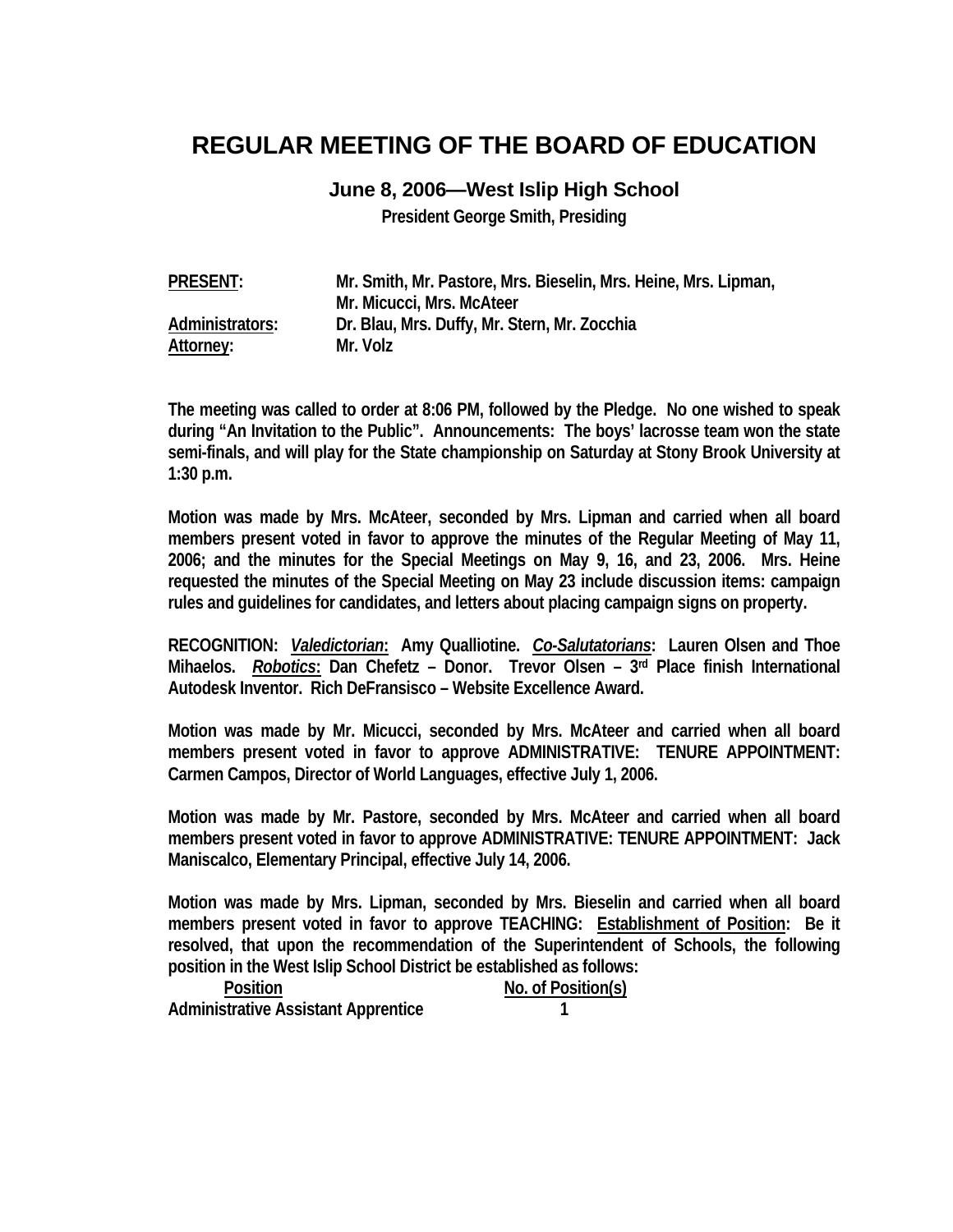**Page 2 Regular Meeting June 8, 2006** 

**Motion was made by Mrs. McAteer, seconded by Mrs. Heine and carried when all board members present voted in favor to approve TEACHING: ADMINISTRATIVE ASSISTANT APPRENTICE: Jeanne Dowling, effective July 1, 2006 to June 30, 2007 (District Office; Special Education).** 

**Motion was made by Mrs. Bieselin, seconded by Mrs. McAteer and carried when all board members present voted in favor to approve TEACHING: LEAVE OF ABSENCE: Jeanne Dowling, Speech Therapist, effective July 1, 2006 to June 30, 2007.** 

**Motion was made by Mrs. McAteer, seconded by Mrs. Heine and carried when all board members present voted in favor to approve TEACHING: RECALL OF EXCESSED ELEMENTARY TEACHER: Maureen Umstatter, Elementary Teacher, effective September 5, 2006 to September 4, 2007 (Captree, Grade 2, L. Schomacker, retiring).** 

**Motion was made by Mrs. Lipman, seconded by Mrs. McAteer and carried when all board members present voted in favor to approve TEACHING: RESIGNATION: Mindy A. Rothmeier, Music Teacher, effective July 1, 2006.** 

**Motion was made by Mrs. McAteer, seconded by Mrs. Bieselin and carried when all board members present voted in favor to approve TEACHING: CHILD BEARING LEAVE OF ABSENCE (paid): Heather Gallo, Elementary Teacher, effective May 26, 2006.** 

**Motion was made by Mrs. Heine, seconded by Mrs. McAteer and carried when all board members present voted in favor to approve TEACHING: CHILD REARING LEAVE OF ABSENCE (unpaid) (Pursuant to Family and Medical Leave Act of 1993—12 Weeks Continuous Medical Coverage): Cindy-Ann Innamorato, Speech Therapist, effective June 5, 2006 to June 23, 2006.** 

**Motion was made by Mrs. Bieselin, seconded by Mrs. McAteer and carried when all board members present voted in favor to approve TEACHING: TERMINATION OF PROBATIONARY APPOINTMENT: Kelley McGuire, Foreign Language Teacher, effective July 13, 2006.** 

**Motion was made by Mr. Micucci, seconded by Mrs. Bieselin and carried when all board members present voted in favor to approve TEACHING: TENURE APPOINTMENT, effective August 29, 2006: Elementary: Daria Solano, Manetuck, Grade 3.** 

**Motion was made by Mrs. McAteer, seconded by Mrs. Lipman and carried when all board members present voted in favor to approve TEACHING: TENURE APPOINTMENT, effective August 29, 2006: English: Dina Barone, Udall Road Middle School.** 

**Motion was made by Mrs. Lipman, seconded by Mrs. McAteer and carried when all board members present voted in favor to approve TEACHING: TENURE APPOINTMENT, effective August 29, 2006: Guidance: Michelle Falco, High School.**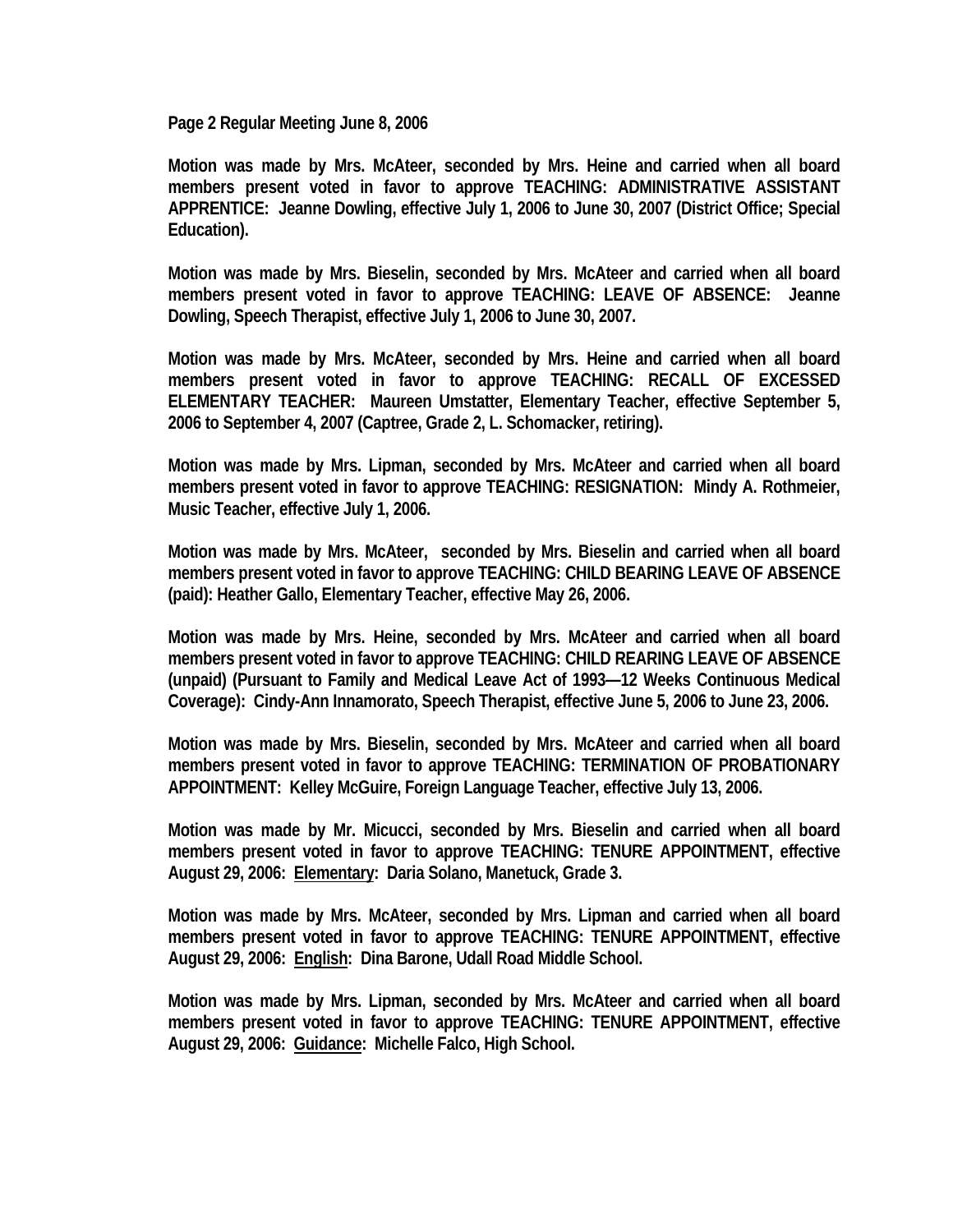**Page 3 Regular Meeting June 8, 2006** 

**Motion was made by Mrs. Bieselin, seconded by Mrs. Lipman and carried when all board members present voted in favor to approve TEACHING: TENURE APPOINTMENT, effective August 29, 2006: Guidance: Virginia Mullins, High School/Udall Road Middle School.** 

**Motion was made by Mrs. Bieselin, seconded by Mr. Micucci and carried when all board members present voted in favor to approve TEACHING: TENURE APPOINTMENT, effective August 29, 2006: Mathematics: Kristin Doerr, High School.** 

**Motion was made by Mrs. McAteer, seconded by Mrs. Lipman and carried when all board members present voted in favor to approve TEACHING: TENURE APPOINTMENT, effective August 29, 2006: Mathematics: Christine Hagius, Udall Rd./Beach St. M.S.** 

**Motion was made by Mrs. Lipman, seconded by Mrs. McAteer and carried when all board members present voted in favor to approve TEACHING: TENURE APPOINTMENT, effective August 29, 2006: Mathematics: Craig Michel, High School.** 

**Motion was made by Mrs. Heine, seconded by Mrs. Bieselin and carried when all board members present voted in favor to approve TEACHING: TENURE APPOINTMENT, effective August 29, 2006: Music: Barbara Vultaggio, Udall Rd. M.S./Manetuck/Bayview.** 

**Motion was made by Mrs. Lipman, seconded by Mr. Pastore and carried when all board members present voted in favor to approve TEACHING: TENURE APPOINTMENT, effective August 29, 2006: Physical Education: George Botsch, Bayview.** 

**Motion was made by Mrs. McAteer, seconded by Mrs. Lipman and carried when all board members present voted in favor to approve TEACHING: TENURE APPOINTMENT, effective August 29, 2006: School Psychologist: Melissa Torres-Gallegos, Bayview/O.L.L/P.J.Bellew.** 

**Motion was made by Mrs. McAteer, seconded by Mrs. Bieselin and carried when all board members present voted in favor to approve TEACHING: TENURE APPOINTMENT, effective August 29, 2006: Science: Dennis Adams, High School.** 

**Motion was made by Mr. Micucci, seconded by Mrs. McAteer and carried when all board members present voted in favor to approve TEACHING: TENURE APPOINTMENT, effective August 29, 2006: Dina Altschuler, High School.** 

**Motion was made by Mrs. Heine, seconded by Mrs. McAteer and carried when all board members present voted in favor to approve TEACHING: TENURE APPOINTMENT, effective August 29, 2006: Social Studies: Beth Alicea, High School.** 

**Motion was made by Mr. Micucci, seconded by Mrs. Bieselin and carried when all board members present voted in favor to approve TEACHING: TENURE APPOINTMENT, effective August 29, 2006: Robert Weiss, Udall Rd. M.S.**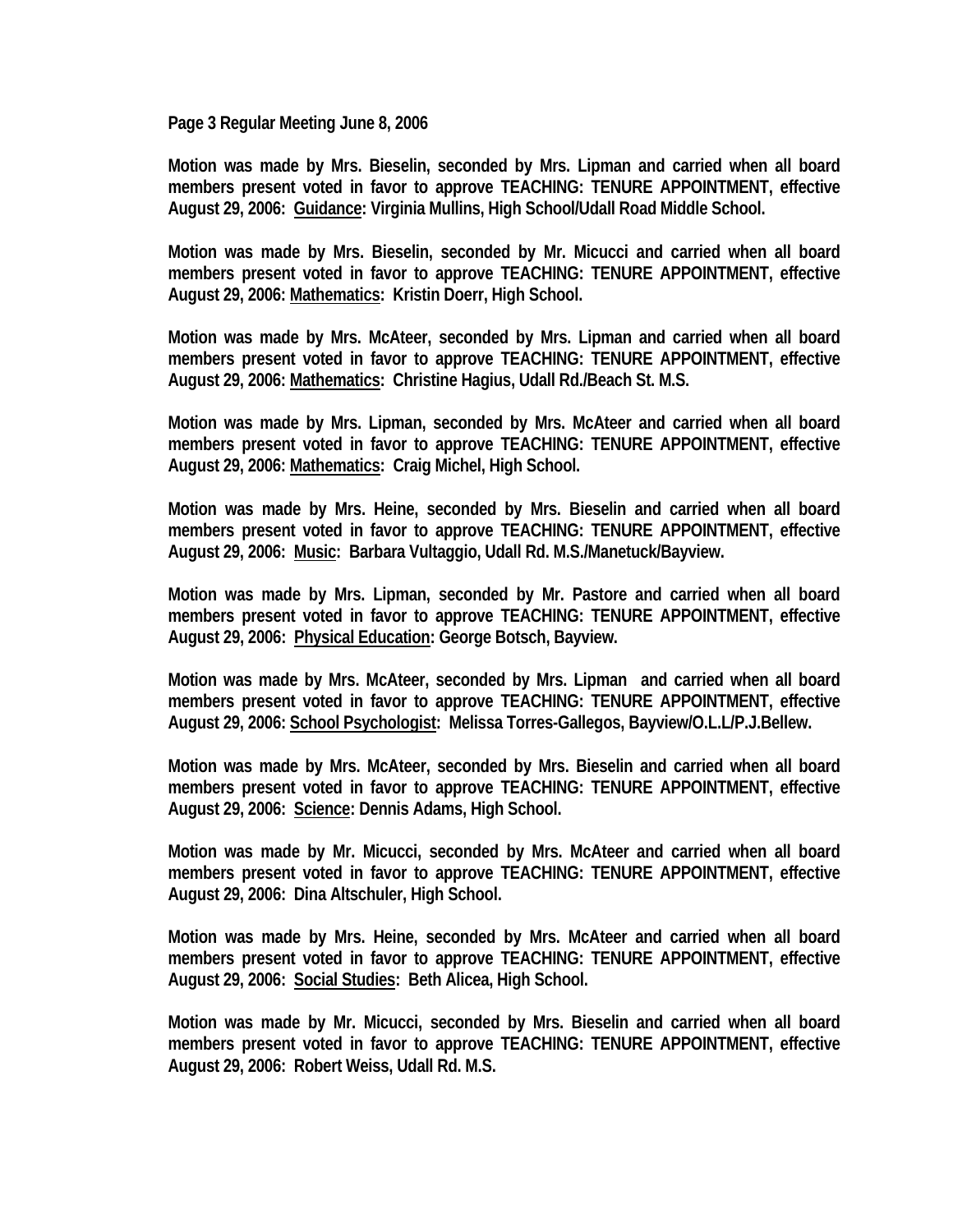**Page 4 Regular Meeting June 8, 2006** 

**Motion was made by Mrs. Heine, seconded by Mrs. McAteer and carried when all board members present voted in favor to approve TEACHING: TENURE APPOINTMENT, effective August 29, 2006: Special Education: Nicole Cifelli, High School.** 

**Motion was made by Mrs. McAteer, seconded by Mrs. Bieselin and carried when all board members present voted in favor to approve TEACHING: TENURE APPOINTMENT, effective August 29, 2006: Special Education: Tracy Clark, Bayview.** 

**Motion was made by Mrs. McAteer, seconded by Mrs. Heine and carried when all board members present voted in favor to approve TEACHING: TENURE APPOINTMENT, effective August 29, 2006: Special Education: Ann Marie DiVenti, High School.** 

**Motion was made by Mrs. McAteer, seconded by Mr. Pastore and carried when all board members present voted in favor to approve TEACHING: TENURE APPOINTMENT, effective August 29, 2006: Special Education: Shannon Murray, Captree.** 

**Motion was made by Mr. Pastore, seconded by Mrs. Bieselin and carried when all board members present voted in favor to approve TEACHING: TENURE APPOINTMENT, effective August 29, 2006: Technology Education: Michael Gural, Udall Rd. M.S./High School.** 

**Motion was made by Mrs. McAteer, seconded by Mrs. Heine and carried when all board members present voted in favor to approve TEACHING: TENURE APPOINTMENT, effective August 29, 2006: Technology Education: James Stidd, Beach St. M.S.** 

**Motion was made by Mr. Pastore, seconded by Mrs. McAteer and carried when all board members present voted in favor to approve TEACHING: PROBATIONARY APPOINTMENT – ELEMENTARY: Amy Wheeler-Stein, effective September 5, 2006 to September 4, 2007, Step 33; Beach St. M.S., Grade 6 (replacing L. Wenz, retired).** 

**Motion was made by Mrs. McAteer, seconded by Mrs. Bieselin and carried when all board members present voted in favor to approve TEACHING: PROBATIONARY APPOINTMENT – ELEMENTARY: Stacy Rennie, effective September 5, 2006 to September 4, 2008, Step 31, Captree, Kindergarten (replacing M. Bonkov, voluntary transfer to Oquenock Kindergarten due to increased enrollment).** 

**Motion was made by Mrs. McAteer, seconded by Mrs. Lipman and carried when all board members present voted in favor to approve TEACHING: PROBATIONARY APPOINTMENT – ELEMENTARY: Kristen Timpson, effective September 5, 2006 to September 4, 2008, Step 24, Captree (Kindergarten increased enrollment).** 

**Motion was made by Mrs. McAteer, seconded by Mrs. Lipman and carried when all board members present voted in favor to approve TEACHING: PROBATIONARY APPOINTMENT – ELEMENTARY: Megan McCarthy, effective September 5, 2006 to September 4, 2008, Step 21, Bayview (Kindergarten increased enrollment).**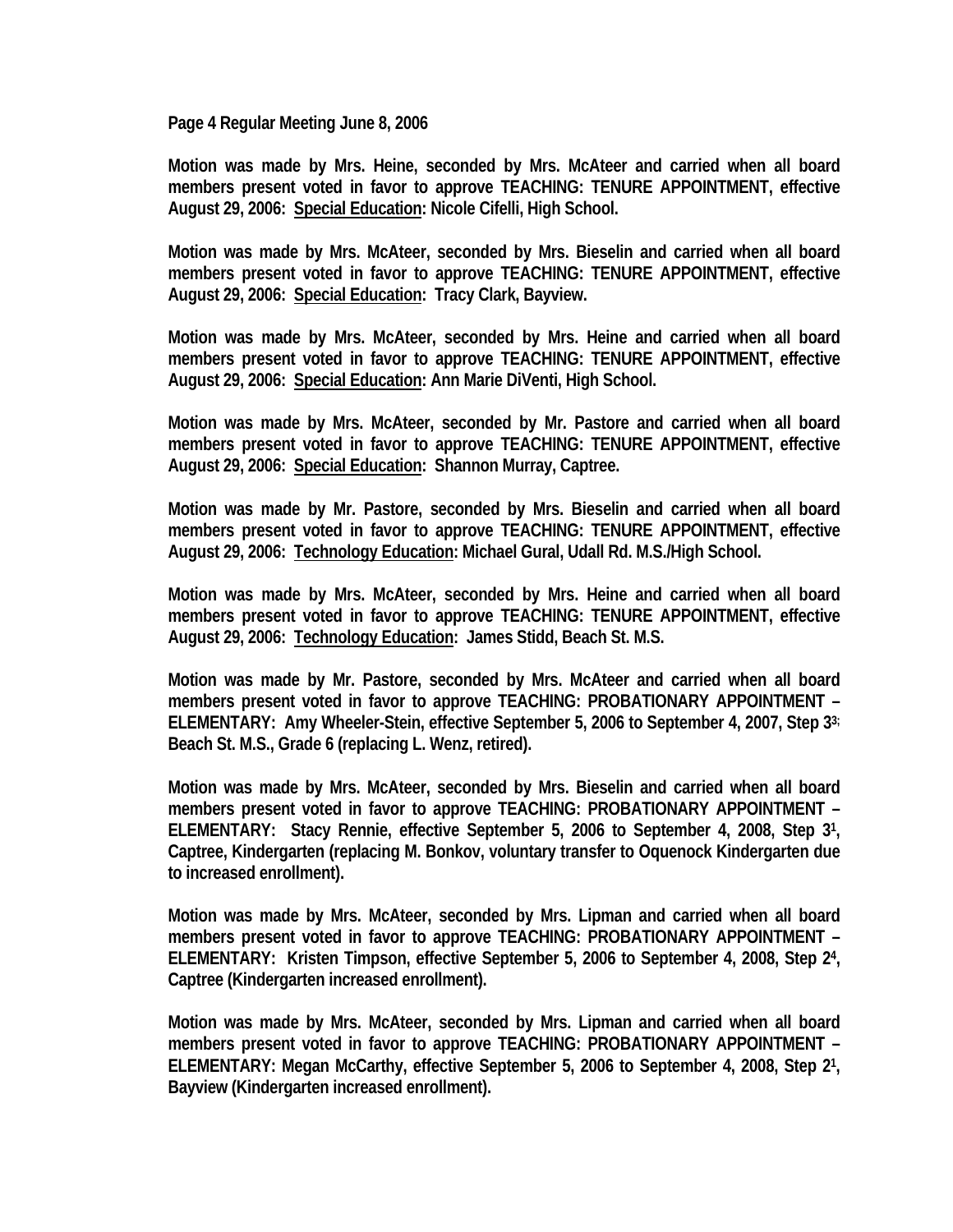**Page 5 Regular Meeting June 8, 2006** 

**Motion was made by Mr. Micucci, seconded by Mr. Pastore and carried when all board members present voted in favor to approve TEACHING: PROBATIONARY APPOINTMENT – ELEMENTARY: Soley Vita, effective September 5, 2006 to September 4, 2008, Step 34, Bayview, Grade 3 (replacing C. VanDuyn, retired).** 

**Motion was made by Mrs. Lipman, seconded by Mrs. McAteer and carried when all board members present voted in favor to approve TEACHING: PROBATIONARY APPOINTMENT: Karen Mary Thaler, American Sign Language Teacher, effective September 5, 2006 to September 4, 2009, Step 34, High School/Udall (new budgeted position).** 

**Motion was made by Mrs. Bieselin, seconded by Mrs. McAteer and carried when all board members present voted in favor to approve TEACHING: PROBATIONARY APPOINTMENT: Abigail Agresta-Stratton, Dance Teacher, effective July 1, 2006 to June 30, 2009, Step 56, High School (budgeted position).** 

**Motion was made by Mrs. Heine, seconded by Mrs. Bieselin and carried when all board members present voted in favor to approve TEACHING: PROBATIONARY APPOINTMENT: Nancy E. Hedemark, Foreign Language Teacher, effective September 5, 2006 to September 4, 2009, Step 24, High School, Spanish (replacing E. Medin, resigned).** 

**Motion was made by Mrs. Lipman, seconded by Mrs. Bieselin and carried when all board members present voted in favor to approve TEACHING: PROBATIONARY APPOINTMENT: Kristina Frammosa-Rocco, Foreign Language Teacher, effective September 5, 2006 to September 4, 2009, Step 11, High School, Spanish (replacing K. McGuire, terminated).** 

**Motion was made by Mrs. Lipman, seconded by Mrs. McAteer and carried when all board members present voted in favor to approve TEACHING: PROBATIONARY APPOINTMENT: Alicia L. McGinty, Mathematics Teacher, effective September 5, 2006 to September 4, 2009, Step 11, High School (replacing C. Braun, retired).** 

**Motion was made by Mrs. Heine, seconded by Mrs. McAteer and carried when all board members present voted in favor to approve TEACHING: PROBATIONARY APPOINTMENT: Jeannine Conaghan, Mathematics Teacher, effective September 5, 2006 to September 4, 2009, Step 24, Beach Street (replacing D. Korade, retired).** 

**Motion was made by Mrs. McAteer, seconded by Mrs. Bieselin and carried when all board members present voted in favor to approve TEACHING: PROBATIONARY APPOINTMENT: Rebecca Hauschild, Mathematics Teacher, effective September 5, 2006 to September 4, 2009, Step 34, High School (new position, budgeted).** 

**Motion was made by Mr. Micucci, seconded by Mrs. McAteer and carried when all board members present voted in favor to approve TEACHING: PROBATIONARY APPOINTMENT: Jeremy Robertson, Physical Education Teacher, effective September 5, 2006 to September 4, 2009, Step 21, Bayview (replacing J. Thomas, retired).**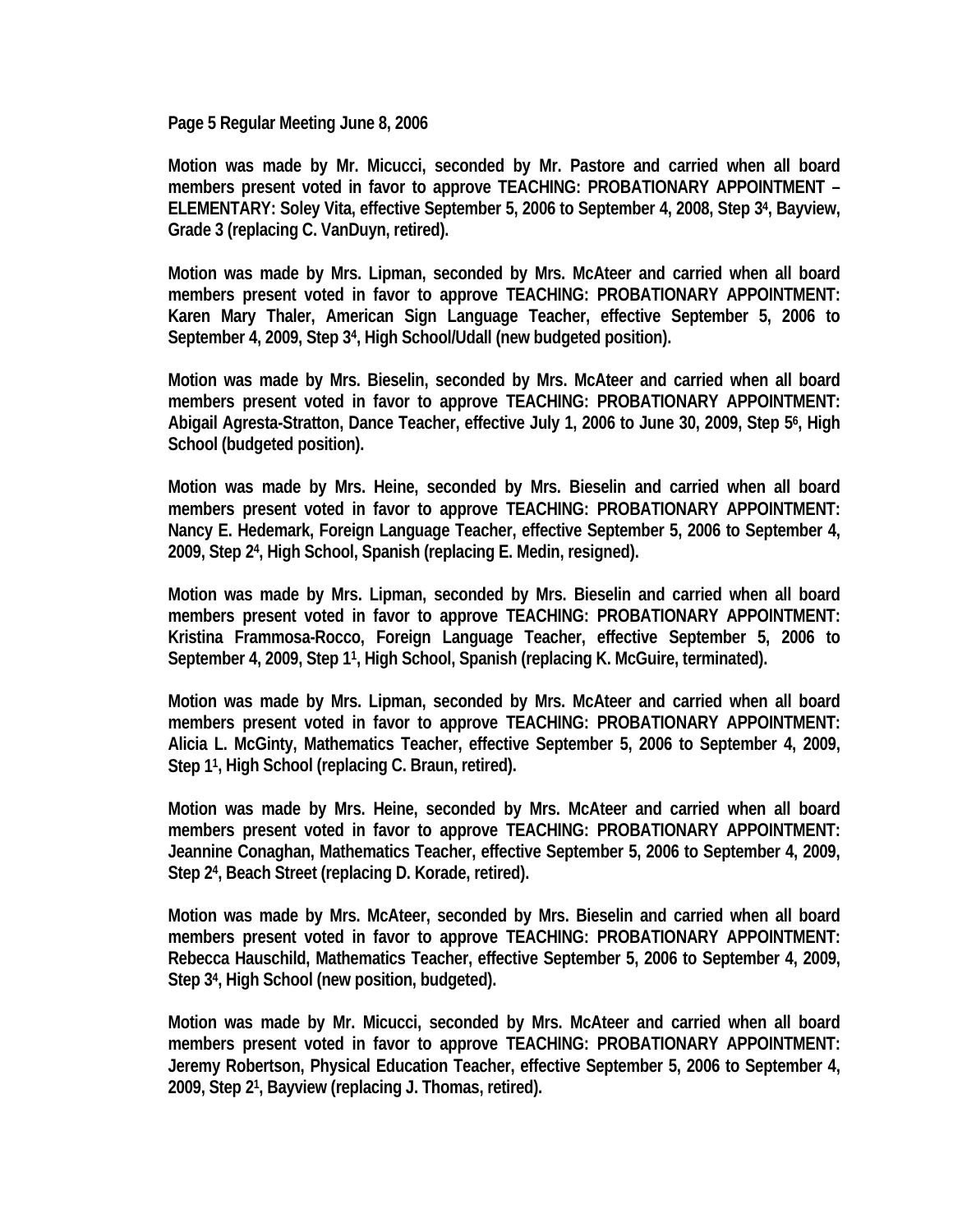**Page 6 Regular Meeting June 8, 2006** 

**Motion was made by Mrs. Bieselin, seconded by Mrs. McAteer and carried when all board members present voted in favor to approve TEACHING: PROBATIONARY APPOINTMENT: Patrick Tunstead, Social Studies Teacher, effective September 5, 2006 to September 4, 2009, Step 21, High School (replacing A. Mellino, retired).** 

**Motion was made by Mrs. Bieselin, seconded by Mrs. McAteer and carried when all board members present voted in favor to approve TEACHING: PROBATIONARY APPOINTMENT: Philip Kane, Social Studies Teacher, effective September 5, 2006 to September 4, 2009, Step 24, High School (replacing K. Lemmermann, retired).** 

**Motion was made by Mr. Pastore, seconded by Mrs. McAteer and carried when all board members present voted in favor to approve TEACHING: PROBATIONARY APPOINTMENT: Michael A. LaCova, Jr., Social Studies Teacher, effective September 5, 2006 to September 4, 2009, Step 11, Beach/H.S. (Social Studies/ALC).** 

**Motion was made by Mr. Pastore, seconded by Mrs. McAteer and carried when all board members present voted in favor to approve TEACHING: PROBATIONARY APPOINTMENT: James E. Connell, Technology Education Teacher, effective September 5, 2006 to September 4, 2009, Step 55, H.S./Udall (replacing G. Peterson, retired).** 

**Motion was made by Mr. Pastore, seconded by Mrs. Lipman and carried when all board members present voted in favor to approve TEACHING: REGULAR SUBSTITUTE: James Grover, Mathematics Teacher, effective September 5, 2006 to June 30, 2007, Step 21, Beach/Udall (replacing N. Yost, CRL).** 

**Motion was made by Mrs. Bieselin, seconded by Mrs. Heine and carried when all board members present voted in favor to approve CLASSIFIED CIVIL SERVICE: RETIREMENT: Barbara Duffy, Secretarial Assistant, Confidential, effective September 18, 2006.** 

**Motion was made by Mrs. Bieselin, seconded by Mrs. McAteer and carried when all board members present voted in favor to approve CLASSIFIED CIVIL SERVICE: RESIGNATION: William Otranto, Head Custodian, effective May 30, 2006.** 

**Motion was made by Mrs. Bieselin, seconded by Mrs. Lipman and carried when all board members present voted in favor to approve CLASSIFIED CIVIL SERVICE: PROBATIONARY APPOINTMENT \*: Lisa Maffettone, Special Ed Aide, effective May 15, 2006, Step 1, Paul J. Bellew (new position, IEP).** 

**Motion was made by Mrs. McAteer, seconded by Mrs. Lipman and carried when all board members present voted in favor to approve CLASSIFIED CIVIL SERVICE: CHANGE IN STATUS: Andrew Moschetto, Acting Head Custodian, effective May 30, 2006, Step 5, Captree (replacing W. Otranto, resigned).** 

**\*conditional pending fingerprint clearance**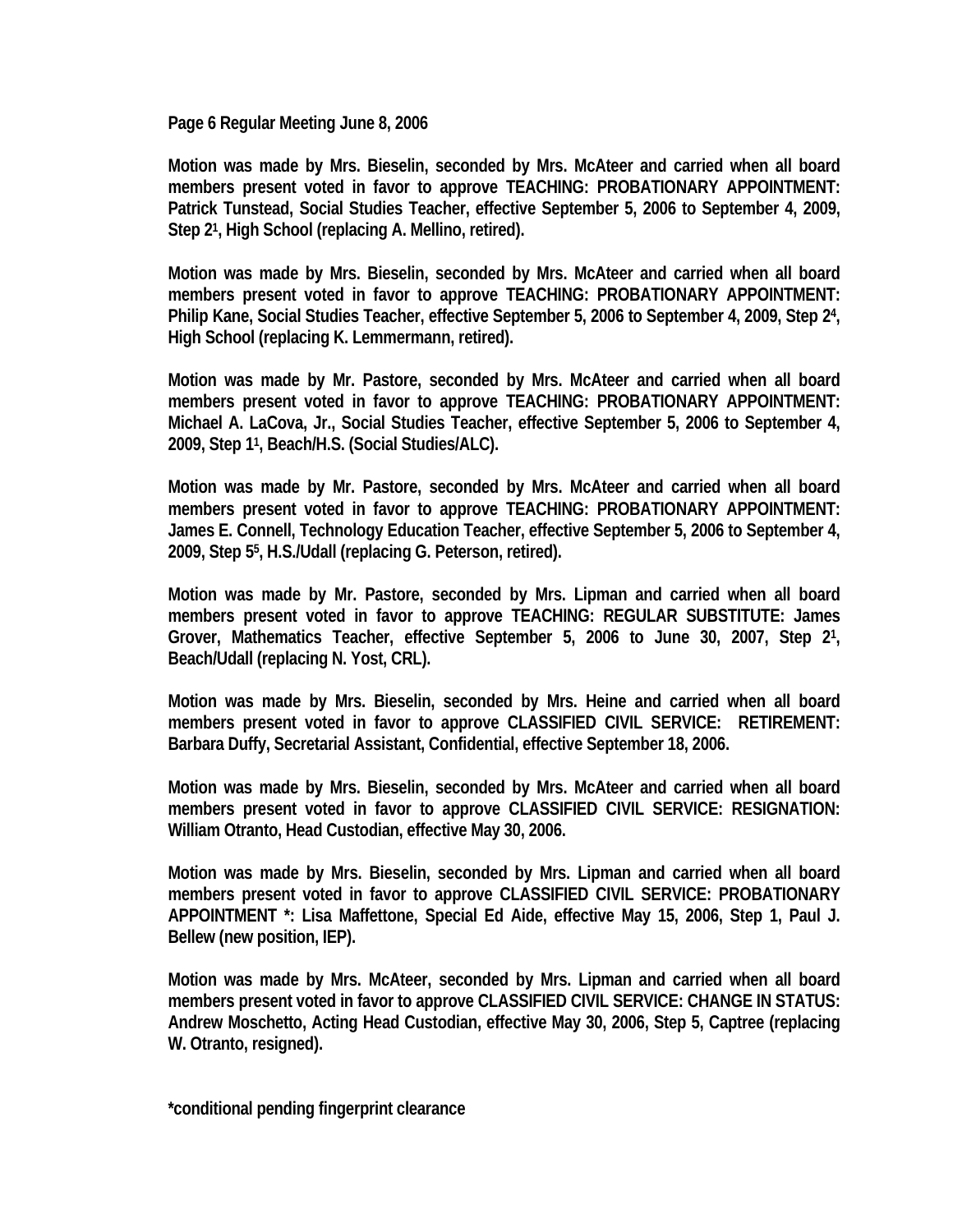**Page 7 Regular Meeting June 8, 2006** 

**Motion was made by Mrs. McAteer, seconded by Mrs. Bieselin and carried when all board members present voted in favor to approve CLASSIFIED CIVIL SERVICE: SUBSTITUTE CLERICAL (\$8.83/HR)\*: Kelly Kazemier, effective May 22, 2006.** 

**Motion was made by Mrs. McAteer, seconded by Mrs. Lipman and carried when all board members present voted in favor to approve CLASSIFIED CIVIL SERVICE: SUBSTITUTE FOOD SERVICE WORKER (\$6.75/HR)\*: Ana Vallecillo, effective May 19, 2006.** 

**Motion was made by Mrs. McAteer, seconded by Mrs. Bieselin and carried when all board members present voted in favor to approve CLASSIFIED CIVIL SERVICE: SUBSTITUTE CUSTODIAN (\$8.30/HR)\*: Douglas Onishea, effective May 24, 2006; Fred Silvani, effective May 24, 2006.** 

**Motion was made by Mrs. McAteer, seconded by Mr. Pastore and carried when all board members present voted in favor to approve OTHER: SUBSTITUTE TEACHERS (\$105 per diem): Dana Ackerman, effective May 22, 2006,** *student teacher***; Nicole Cacciatore, effective May 30, 2006; Richard DiNonno, effective May 17, 2006; Eric Farina, effective May 10, 2006; Michael Ferrugiari, effective May 23, 2006; Kelly Kazemier, effective May 22, 2006; Thomas McGrann, effective June 8, 2006; Gina Tonno, effective May 22, 2006; Robert White, effective May 17, 2006.** 

**Motion was made by Mrs. McAteer, seconded by Mr. Micucci and carried when all board members present voted in favor to approve Mathematics textbook: New York Mathematics: Applications and Concepts, Course 3, published by Glenco Publishing Co.** 

**Motion was made by Mrs. Bieselin, seconded by Mrs. Heine and carried when all board members present voted in favor to approve curriculum development projects for 2006-07: Dance Curriculum, College Business Communications, American Sign Language, Natural Disasters Curriculum, Grade 6 Science Labs, Curriculum Map for Grammer Instruction, Curriculum Map Grade 1, Curriculum Map Grade 2.** 

**The Finance Committee met on 6/8, as reported on by Mr. Micucci. The committee accepted the warrants as presented by the District's Internal Auditor, for submission to the Board. The Buildings and Grounds Committee met on 6/8, as reported on by Mrs. Bieselin. The following committees did not meet: Policy, School Board/Student Liaison, Public Relations and Health and Wellness. Mrs. Heine reported on Committee on Special Education/Preschool Special Education recommendations re: classification/placement/I.E.P. modifications of students. Mrs. McAteer reported on the West Islip COMPASS Board of Directors meeting held on May 23. Mr. Mullins gave an overview of this year's past events. The Pre-Prom will be on June 23 at the Southward Ho Country Club; L.I. Ducks game July 5th-contact Mr. Mullins for tickets.** 

**The Treasurer's Report for April was presented. Beginning balance was \$33,372,080.00 and ending balance \$27,834,218.07.** 

**\*Conditional pending fingerprint clearance**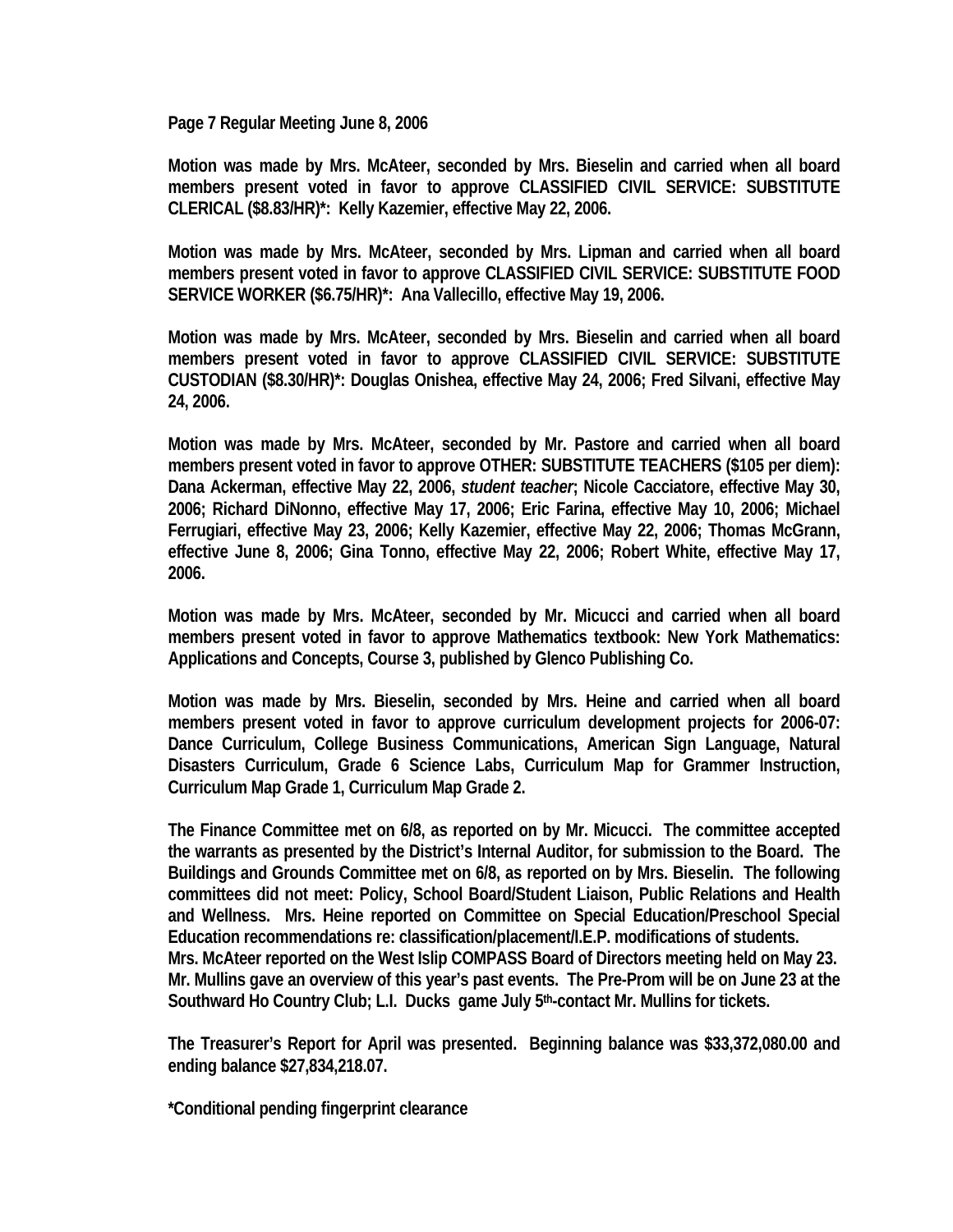**Page 8 Regular Meeting – June 8, 2006** 

**Motion was made by Mr. Pastore, seconded by Mrs. Lipman and carried when all board members present voted in favor to approve budget transfers, as recommended by Finance Committee.** 

**Motion was made by Mrs. Bieselin, seconded by Mrs. McAteer and carried when all board members present voted in favor to approve the following donations, with thanks: Bayview PTA Arts in Education \$1800; Bayview PTA Arts in Education \$1345.; Judy Stelfox – Bellew Garden Plaque; Rick and Barbara Heine – production of Beach Street MS Literary Magazine approximately \$1000-1200.** 

**Motion was made by Mrs. Bieselin, seconded by Mrs. McAteer and carried when all board members present voted in favor to approve the following bids: Contract No. 1 General Construction to Stalco Construction, Inc. \$207,035; Contract No. 2 Plumbing Reconstruction to ARA Plumbing \$13,717; Contract No. 3 HVAC Reconstruction to Ultimate Power \$62,000; Contract No. 4 Electrical Reconstruction \$15,680; total \$298,432.** 

**Motion was made by Mr. Pastore, seconded by Mrs. McAteer and carried when all board members present voted in favor to approve bid for Sheet Music and Instructional Material. Bid was awarded to National Discount Music with 32.125% discount from list price.** 

**Motion was made by Mrs. Bieselin, seconded by Mrs. McAteer and carried when all board members present voted in favor to approve bid for Printing. Bid was awarded to Emory Litho for \$1250 District Newsletter, \$1650 Adult Education brochure, \$1390 District Budget brochure, and \$3200 District Calendar.** 

**Motion was made by Mrs. Lipman, seconded by Mrs. Heine and carried when all board members present voted in favor to approve bid for Refuse Removal. Bid was awarded to Jet Sanitation Service Corp. for combined price of \$65,991.36.** 

**Motion was made by Mrs. Bieselin, seconded by Mrs. McAteer and carried when all board members present voted in favor to approve bid for Flooring Replacement and Asbestos Removal. Bid was awarded to Country Carpet Distributors, Inc. \$75,060.** 

**Motion was made by Mrs. Bieselin, seconded by Mrs. McAteer and carried when all board members present voted in favor to approve bid for Asbestos Abatement at Bayview. Bid was awarded to Milburn Sales Co. for \$30,249.** 

**Motion was made by Mrs. McAteer, seconded by Mrs. Bieselin and carried when all board members present voted in favor to approve bid for General Construction at Udall and High School to Stalco Construction, Inc. for \$230,000.** 

**Motion was made by Mrs. McAteer, seconded by Mrs. Bieselin and carried when all board members present voted in favor to approve bid for Electrical Reconstruction at High School. Bid was awarded to Roland's Electric for \$20,135.**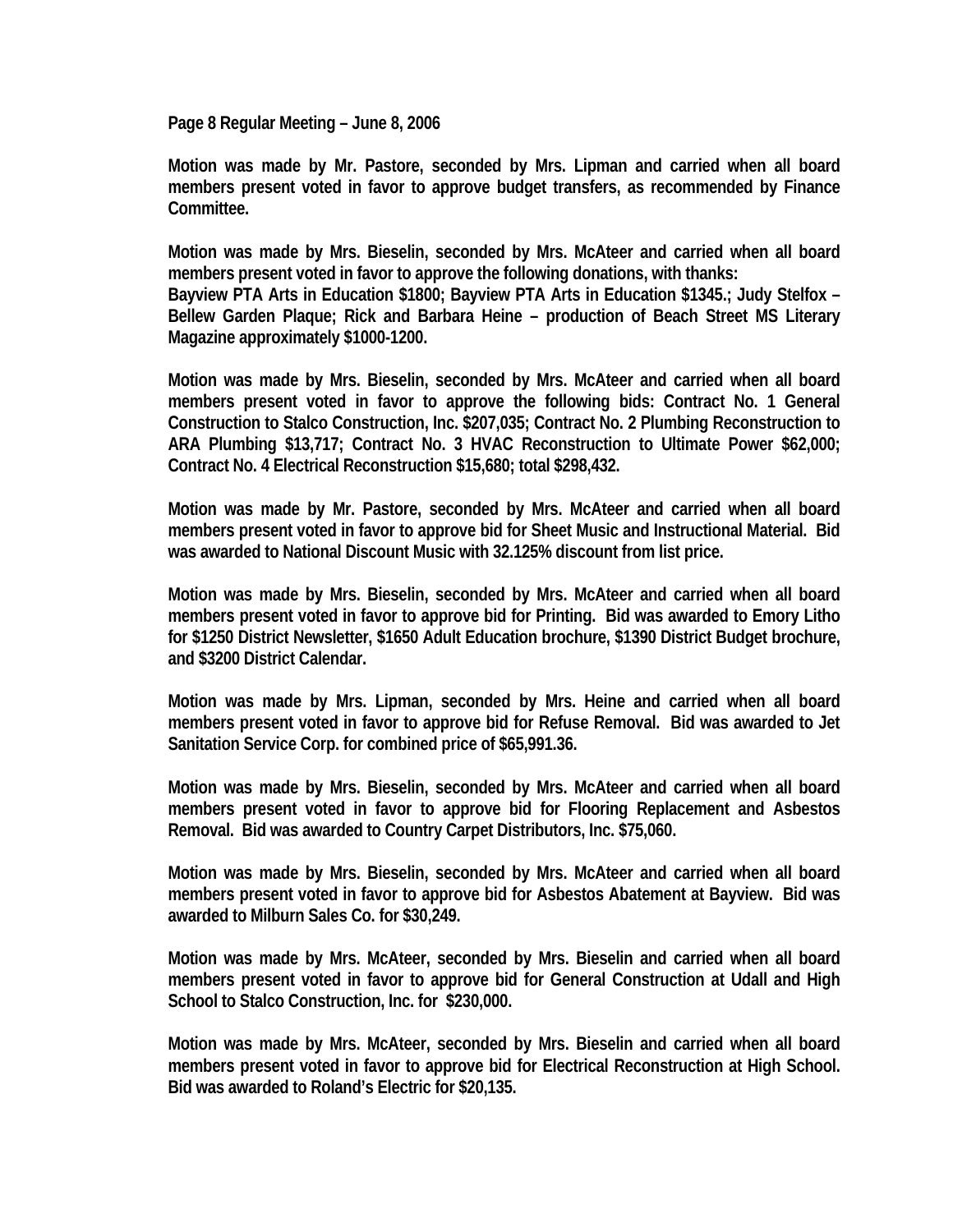**Page 9 Regular Meeting June 8, 2006** 

**Motion was made by Mr. Pastore, seconded by Mrs. McAteer and carried when all board members present voted in favor to approve resolution re: Board Member Code of Conduct.** 

**PRESIDENT'S REPORT: Mr. Smith thanked the community for their support in passing the budget. Since tonight is the last regular meeting for Mrs. Lipman and Mr. Pastore, Mr. Smith thanked them for all their years of dedication, wisdom, guidance, energy, humor and friendship. Mrs. Lipman was first elected in 1994. Mr. Pastore was elected in 1997. They will be missed very much.** 

**Motion was made by Mrs. McAteer, seconded by Mr. Pastore and carried when all board members present voted in favor to approve UPSEU Memorandum of Agreement re: vacation days for UPSEU member.** 

**NOTICES/REMINDERS: Graduation June 24, 10 a.m., High School; rain date June 25.** 

**OTHER ITEMS: Mrs. Heine attended a seminar on hurricanes. Long Island is at risk for a major hurricane. We need to make preparations. Most homes, south of Sunrise, are at risk if hurricane hit at high tide. She requested we have information on our website on being prepared, such as seven days of food and water. We would be out of electricity for a long time. Supplies should be at the northern schools. We need to get in touch with Islip Town about plans for using schools for evacuation centers; we need to get involved and do some planning. (Town of Islip has dedicated our two middle schools and the High School as evacuation sites.)** 

**"An Invitation to the Public" was held with two speakers. Subjects of concern have been recorded in log.** 

**Motion was made by Mr. Micucci, seconded by Mrs. Bieselin and carried when all board members present voted in favor to adjourn to Executive Session at 9:38 p.m. for the purpose of discussing personnel, negotiations and/or litigation.** 

**Meeting reconvened and adjourned at 11:59 on motion made by Mr. Pastore, seconded by Mrs. Lipman and carried when all board members present voted in favor.** 

 **Respectfully submitted by** 

 **Carolyn J. Cross District Clerk** 

**All correspondence, reports or related materials referred to in these minutes are on file in the District Office.**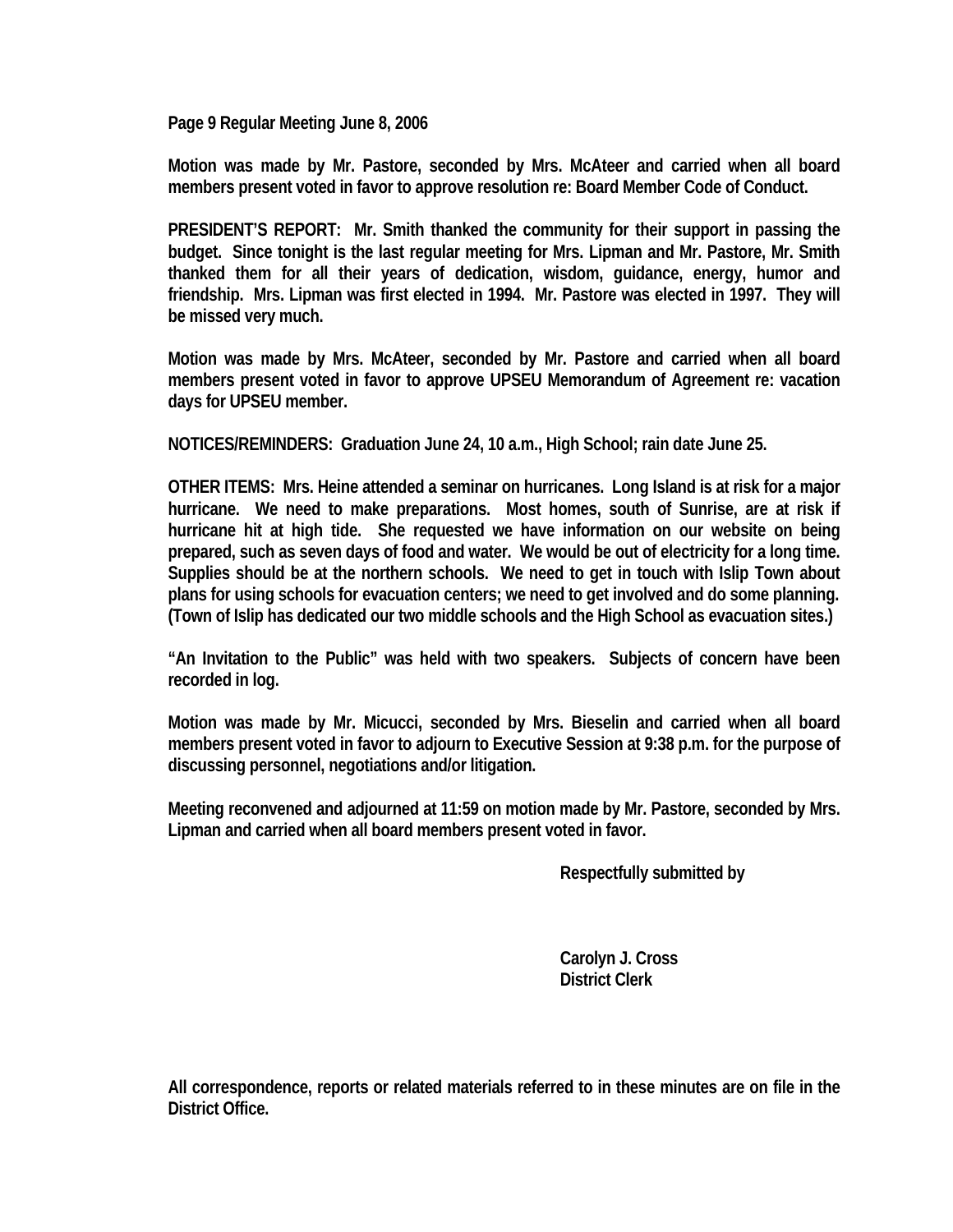## **SPECIAL MEETING OF THE BOARD OF EDUCATION June 16, 2006—District Office President George Smith, Presiding**

**PRESENT: Mr. Smith, Mr. Pastore, Mrs. Bieselin, Mrs. Heine, Mrs. Lipman, Mrs. McAteer, Mr. Micucci** 

**The meeting was called to order at 7:00 p.m., followed by the Pledge. Motion was made by Mrs. Lipman, seconded by Mrs. McAteer and carried when all board members present voted in favor to adjourn to a Super Executive Session to evaluate the Superintendent.** 

**Meeting reconvened and adjourned at 8:30 p.m. on motion made by Mrs. Bieselin, seconded by Mrs. Lipman and carried when all board members present voted in favor.** 

 **Respectfully submitted by** 

 **Carolyn J. Cross District Office**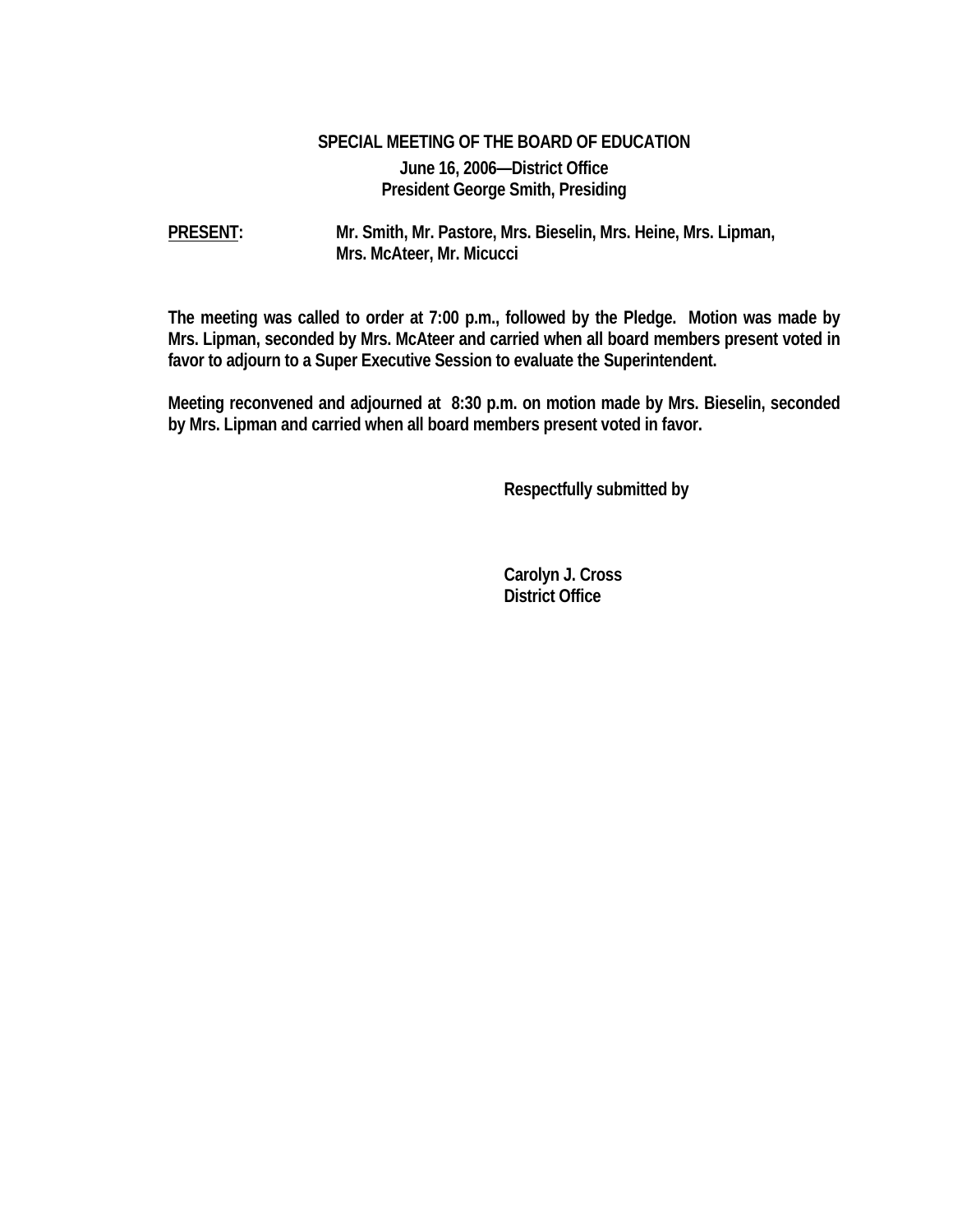## **SPECIAL MEETING OF THE BOARD OF EDUCATION June 20, 2006—District Office President George Smith, Presiding**

**PRESENT: Mr. Smith, Mr. Pastore (7:40), Mrs. Bieselin, Mrs. Heine, Mrs. Lipman, Mrs. McAteer, Mr. Micucci (7:40) Administrators: Dr. Blau, Mrs. Duffy, Mr. Stern, Mr. Zocchia** 

**The meeting was called to order at 7:30 PM, followed by the Pledge. Discussion items: Energy performance proposals, cell phone tower, fund balance update.** 

**Motion was made by Mrs. Lipman, seconded by Mrs. McAteer and carried when all board members present voted in favor to approve guidance plan.** 

**Motion was made by Mrs. McAteer, seconded by Mrs. Bieselin and carried when all board members present voted in favor to approve Callaghan Nawrocki LLP as internal auditors for the district.** 

**Motion was made by Mrs. McAteer, seconded by Mrs. Lipman and carried when all board members present voted in favor to approve Superintendent's vacation days.** 

**Motion was made by Mrs. Heine, seconded by Mrs. McAteer and carried when all board members present voted in favor to approve Breakfast Program Exemption 2006-07 school year.** 

**Motion was made by Mrs. Lipman, seconded by Mrs. McAteer and carried when all board members present voted in favor to approve legal services contract with Guercio & Guercio for legal services July 1, 2006-June 30, 2007.** 

**Motion was made by Mrs. Lipman, seconded by Mrs. McAteer and carried when all board members present voted in favor to approve resolution to establish a reserve fund: Resolved, the Board of Education hereby reaffirms the authorization for the following reserve accounts as prescribed under General Municipal Law: Workers Compensation Reserve, Unemployment Liability Reserve, and Employee Benefit Accrued Liability Reserve. Be it further resolved that the Board of Education authorizes the funding of these reserves for the fiscal year ended June 30, 2006 as follows: Workers Compensation Reserve not to exceed \$1,200,000; Unemployment Liability Reserve not to exceed \$150,000; Employee Benefit Accrued Liability Reserve not to exceed \$4,800,000. Final amounts to be placed in each reserve will be determined on or before the setting of the tax levy for the 2006-07 school year.** 

**Motion was made by Mrs. McAteer, seconded by Mrs. Bieselin and carried when all board members present voted in favor to adjourn to Executive Session at 9:55 p.m. for the purpose of discussing personnel, negotiations and/or litigation.**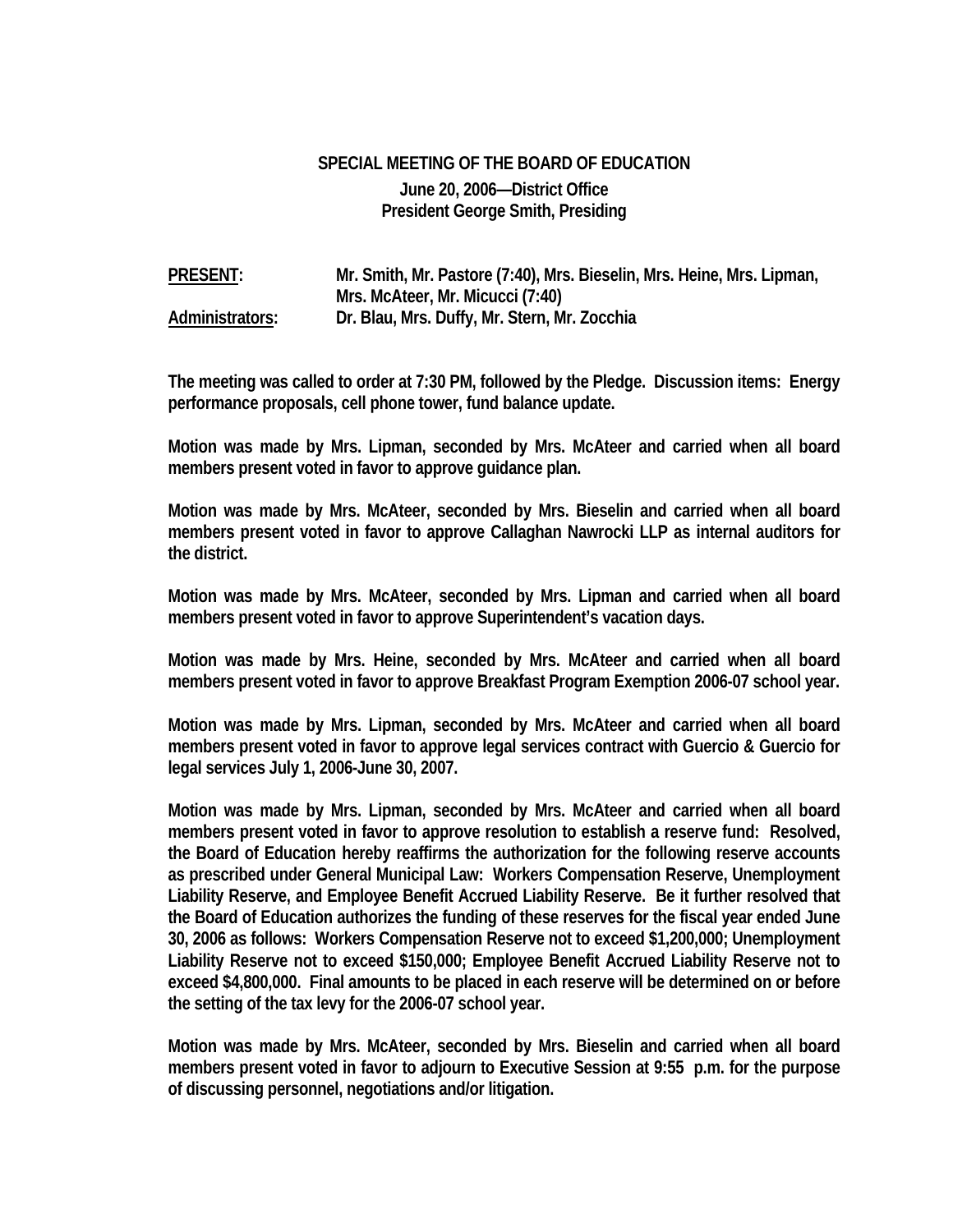**Page 2 Special Meeting June 20, 2006** 

**Meeting reconvened at ll:45 p.m. on motion made by Mrs. Lipman, seconded by Mr. Micucci and carried when all board members present voted in favor.** 

**Motion was made by Mrs. Lipman, seconded by Mr. Micucci and carried when all board members present voted in favor to approve the following salary increases and changes in Terms & Conditions of Employment, effective July 1, 2006; and to approve administrator's merit pay as follows:** 

| Non-Represented and Hourly Employees         | <b>Increase</b> | 2006-07 Salary                    |  |  |  |
|----------------------------------------------|-----------------|-----------------------------------|--|--|--|
| Dottie Kuskowski*                            | 9.5%            | \$42,500 (+ \$200 monthly travel) |  |  |  |
| Joe Ferrucci*                                | 10.7            | 49,500                            |  |  |  |
| John Alexander*                              | 5.3             | 44,500                            |  |  |  |
| <b>Carolyn Cross</b>                         | 3.5             | 29,262                            |  |  |  |
| Marie Alleva                                 | 3.5             | 33,180                            |  |  |  |
| Rob Nocella                                  | 4.0             | 57,200                            |  |  |  |
| <b>Joe Nicolosi</b>                          | 3.0             | 36,714                            |  |  |  |
| <b>Security Officers</b>                     | 3.0             | 14.33/hr.                         |  |  |  |
| <b>Peace Officers</b>                        | 3.0             | 17.50/hr.                         |  |  |  |
| <b>Fred Koelbel</b>                          | 4.0             | 105,284                           |  |  |  |
| <b>Steve Harrison</b>                        | 3.0             | 71,770                            |  |  |  |
| <b>Geri Sabiston</b>                         | 3.5             | 72,423                            |  |  |  |
| <b>Suzanne Salus</b>                         | 3.0             | 53,431                            |  |  |  |
| *Changes in Terms & Conditions of Employment |                 |                                   |  |  |  |

| Non-Represented Confidential Employees       | <b>Increase</b> | 2006-07Salary |  |  |
|----------------------------------------------|-----------------|---------------|--|--|
| Maria Bacchi*                                | 4.25            | 33,056        |  |  |
| Barbara Duffy*                               | 4.25            | 58,828        |  |  |
| Patricia Gesele*                             | 4.25            | 51,966        |  |  |
| Mary Hock*                                   | 4.25            | 45,029        |  |  |
| Jeanne Koeper*                               | 4.25            | 71,512        |  |  |
| June Mellon*                                 | 4.25            | 81,010        |  |  |
| Fran Nodell*                                 | 4.25            | 49,500        |  |  |
| *Changes in Terms & Conditions of Employment |                 |               |  |  |

| Merit Awards:        |           |
|----------------------|-----------|
| <b>Anne Shierant</b> | \$10,000. |
| <b>John Mullins</b>  | 5,525.50  |
| Karen Appollo        | 5,525.50  |